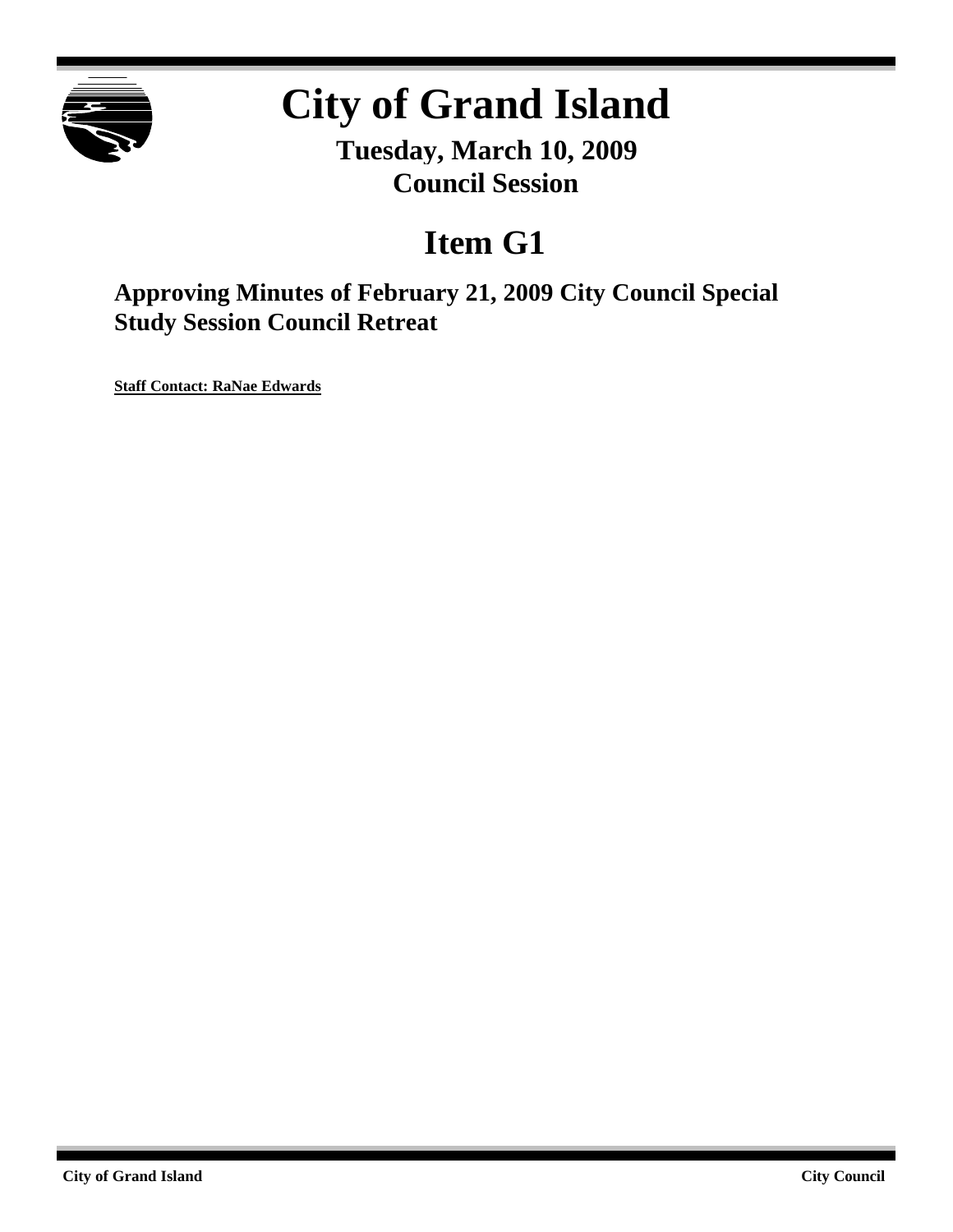#### CITY OF GRAND ISLAND, NEBRASKA

#### MINUTES OF CITY COUNCIL SPECIAL STUDY SESSION (RETREAT) February 21, 2009

Pursuant to due call and notice thereof, a Special Study Session (Retreat) of the City Council of the City of Grand Island, Nebraska was conducted at the Law Enforcement Center, 111 Public Safety Drive on February 21, 2009. Notice of the meeting was given in the *Grand Island Independent* on February 11, 2009.

Mayor Margaret Hornady called the meeting to order at 8:40 a.m. The following members were present: Councilmember's Gericke, Nickerson, Zapata, Ramsey, Dugan, Haase, Gilbert, Niemann, and Meyer. Councilmember Carney was absent. The following City Officials were present: City Administrator Jeff Pederson, City Clerk RaNae Edwards, and Assistant to the City Administrator Paul Briseno.

**INVOCATION** was given by Mayor Hornady followed by the pledge of allegiance.

#### **INTRODUCTION:**

Mayor Hornady welcomed the council and gave a brief outline of the day's activities and purpose.

Councilmember Carney was present at 8:45 a.m.

#### **BUDGET OVERVIEW:**

City Administrator Jeff Pederson commented on the fiscal health of the general fund. Finance Director David Springer gave an overview of the budget. Mentioned was the declining amount in the general fund. Reviewed was the general fund revenues with property tax being the only item council had control over. Sales tax was the number one source of revenue for the city. Mr. Springer reviewed the top 25 revenue sources. Mentioned were the possibility of receiving grants and stimulus monies to increase revenues. Discussion was held concerning the ambulance fees with collection around 60%. Medicare was part of the 40% not received by the city.

Mr. Springer reviewed the general fund operating expenses. Questions were answered regarding the Spillman contract and connectivity. Police Chief Lamken stated this system had led to better efficiency within the Police Department. Personnel expenses were reviewed with the majority of expenses related to union contacts. Mr. Springer stated with the cash balance declining there was no money to fund capital projects in the upcoming budget. Other sources of revenue such as the gas tax could be used in the capital projects fund. Keno and special assessments were currently going to the capital projects fund.

Discussion was held regarding possible stimulus package monies which could be used for capital projects. Police and Fire pension funds were mentioned. Mr. Pederson commented on programs versus infrastructure. Mr. Springer commented that the council needed to look at capital projects,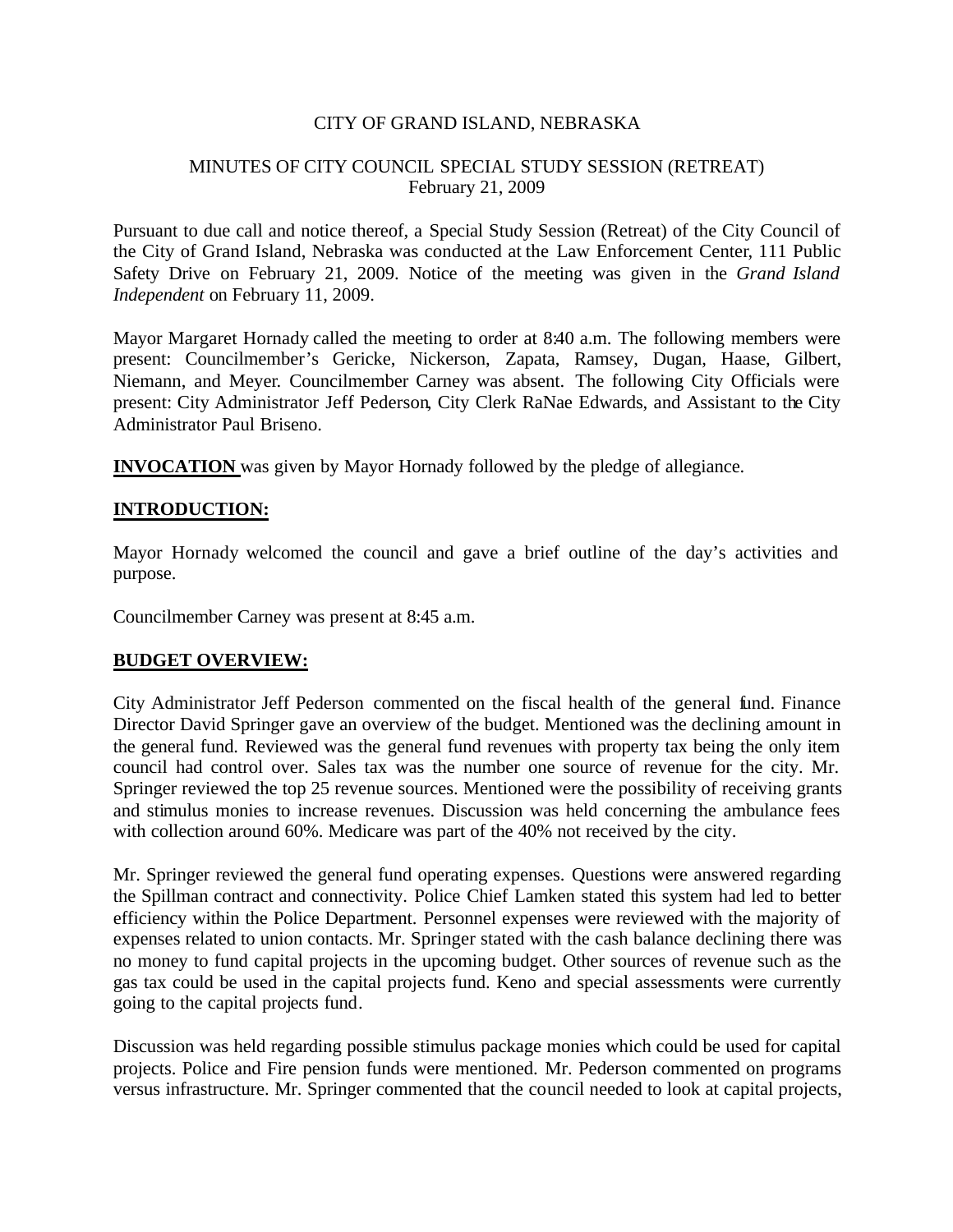revenues and expenses including personnel costs. City Attorney Dale Shotkoski commented on options to raise revenue regarding personnel costs. Human Resources Director Brenda Sutherland explained the process of Court of Industrial Relations (CIR). Also mentioned was when the City of Grand Island reaches the 50,000 population mark, this would put the city in an Metropolitan Statistical Area (MSA) which would increase personnel costs regarding arrays.

#### **DEPARTMENT PRESENTATIONS:**

Department Director's were asked to list two areas/activities that were high priority for their departments that had been handled effectively. They were also asked to list one area that was important to their department but was not as effective due to lack of resources.

The following Department Directors briefly presented areas/activities for their departments:

Building Department, Craig Lewis – 1) continue to facilitate the construction and completion of major projects; Good Samaritan Village – mechanical system; Grand Island Public Schools – Shoemaker; Global Industries; Walgreens; Case New Holland; St. Francis Hospital and State Fair buildings review and construction; 2) complete building permit, inspection reporting and posting electronic conversion; 3) substandard housing demolition.

Emergency Management, Jon Rosenlund – 1) alternate 911 Center; 2) community preparedness – Citizen Corps; 3) capital replacement – narrow band upgrades for 2013 and warning systems.

Finance, David Springer  $-1$ ) the reading of metered usage and the billing, collection, and customer service for electric, water, and wastewater utilities; 2) self insurance program for the City's commercial insurances, particularly the Worker's Comp large deductible plan, which has saved the City over \$1.5 million during the last four years alone versus a full premium plan; 3) upgrading of wireless communications between city departments and locations and expanded Spillman and IT support for the Police Department.

Fire, Troy Hughes – 1) regional collaboration with other fire departments, emergency management, and support agencies; 2) staff professionalism, readiness to respond, wellness and fitness; 3) emergency response vehicle replacement schedule.

Human Resources, Brenda Sutherland  $-1$ ) risk management; 2) compliance; 3) automation.

Legal, Dale Shotkoski – 1) revenues – feasibility and legality of new revenue streams, protecting and preserving existing revenue streams, and shifting revenue streams to other purposes; 2) assets – acquisition of assets including both real and personal property; disposition or sale of assets; and property use and expenditure of reserve funds: 3) expenditures – union negotiation strategies may need to be revisited and grievances and other forms of opposition to changes in working conditions or employment.

Library, Steve Fosselman – 1) general customer use functions; 2) basic literacy/learning enrichment programming functions; 3) specific customer service functions.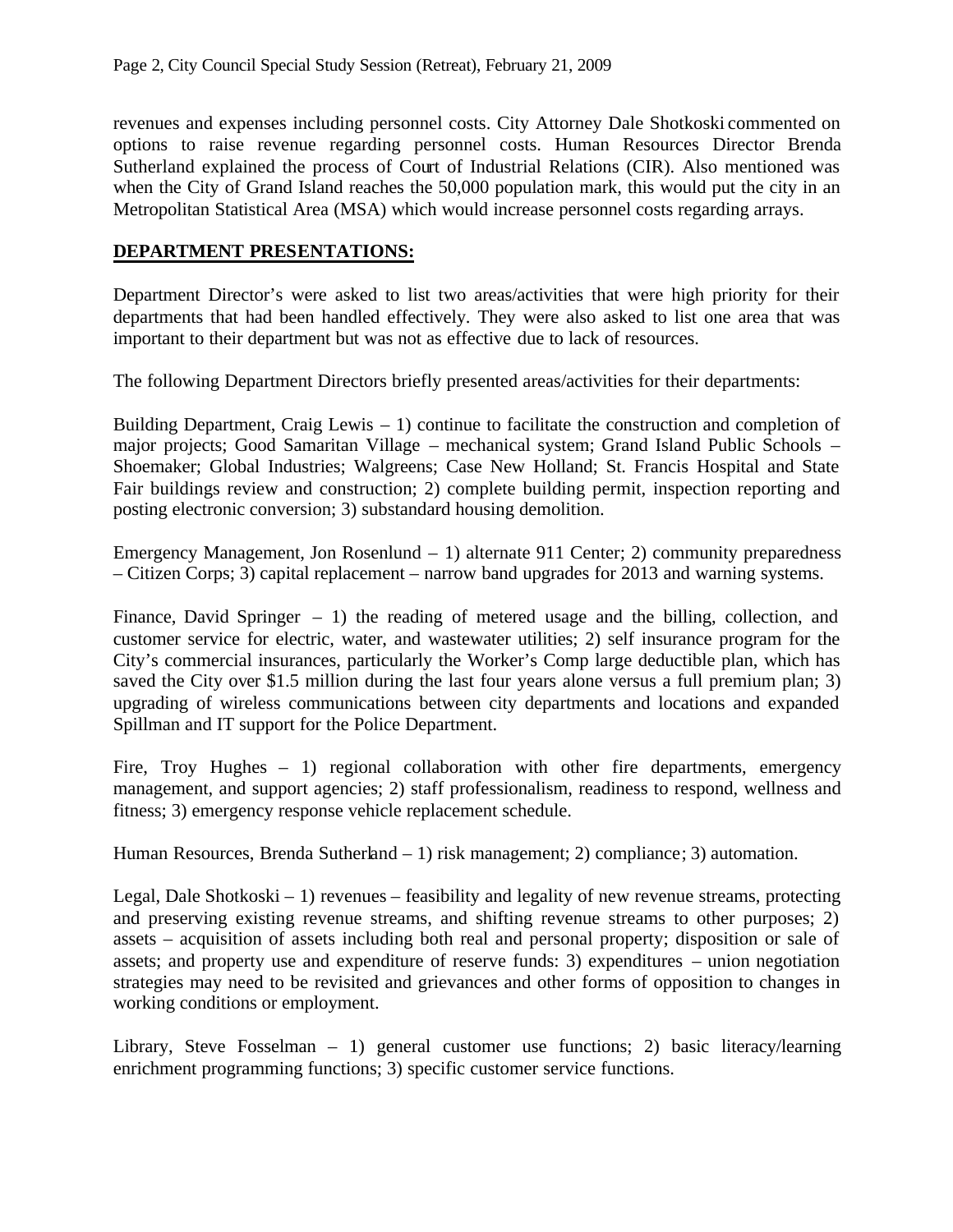Parks & Recreation, Steve Paustian  $-1$ ) maintenance of existing facilities and grounds; 2) recreational programming; 3) capital improvement funding, i.e. Lincoln pool replacement, children's wet play area at Island Oasis and potentially insufficient funding for relocation of athletic fields slated to be eliminated for the State Fair.

Police, Steve Lamken  $-1$ ) self evaluation of services, systems, and tasks to identify efficiencies and increase productivity; 2) target known criminal offenders to stop their criminal activity; 3) implement a proactive, problem oriented policing approach in the department.

Public Works, Steve Riehle  $-1$ ) managing design and construction project  $-$  from funding, through design to managing the construction; 2) maintenance of expanding infrastructure and increasing regulations; 3) funds for an aging infrastructure.

Regional Planning, Chad Nabity  $-1$ ) respond to citizen concerns and requests; 2) combine funding sources for department funding and projects; 3) proactive planning for development, neighborhoods and redevelopment areas.

Utilities, Gary Mader – 1) reliability; 2) cost; 3) issues pending: future electric volatility, regulations, future water supply, and customer outreach.

Administration, Jeff Pederson – technological improvements and performance measurements.

#### **CAPITAL IMPROVEMENTS PLAN/FUNDING:**

City Administrator, Jeff Pederson stated he had staff put together a priority list of Capital Improvement Projects (CIP) for the next three years. Regional Planning Director, Chad Nabity explained the process of scoring each project. Public Works Director Steve Riehle presented the following projects that were prioritized for the next three years:

2010

- Resurfacing US Hwy 34/281 from north of I-80 to UPRR/Old Hwy 30 Overpass, Remove and Replace NB lanes of US 281 from Old Potash to Capital
- Construction of NW GI Flood Control Project
- Quiet Zone UPRR Corridor Lincoln, Broadwell & Blaine/Custer
- Nebraska Veteran's Home Property Athletic Field Development
- Miscellaneous Parks Projects
- Stolley Locust to Fonner/HEC/Fair Entrance
- Stolley Fonner/HEC/Fair Entrance to Stuhr Road

2011

- Construction of NW GI Flood Control Project
- Integrated/Comprehensive Drainage Plan
- Miscellaneous Parks Projects
- Lincoln Park Pool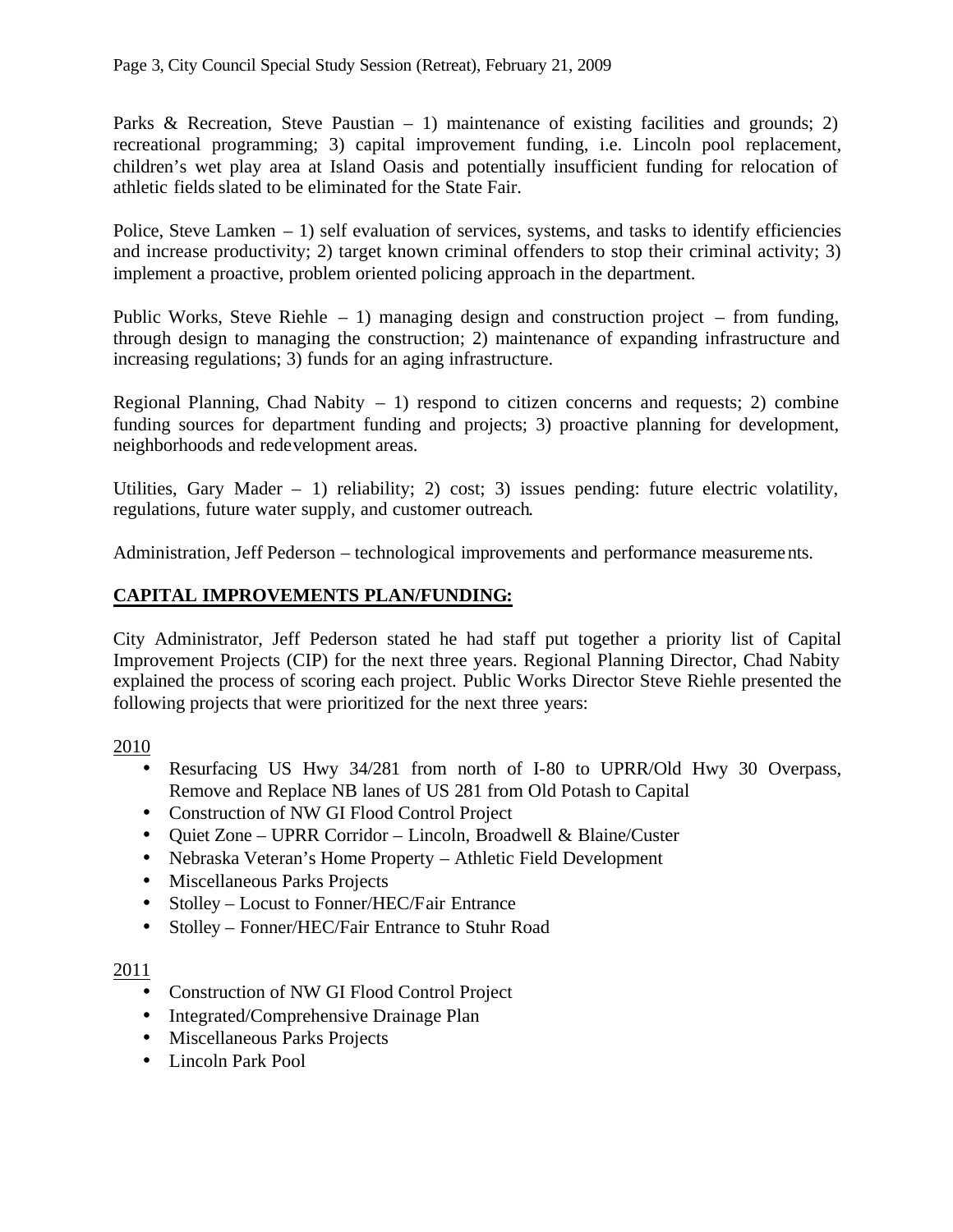#### 2012

- Construction of NW GI Flood Control Project
- Miscellaneous Parks Projects
- Independence Avenue Ditch Design
- Blaine Bridges over WR Design and ROW
- Trail West of Locust US Hwy 34 to Stagecoach
- Broadwell Avenue/UPRR Final Design & ROW Appraisal
- Locust Trail Superstructure over 2 Platte River Bridges
- PVIP North Drainage Project
- Update Moores Creek Drainage Plan
- Round-A-Bout at Capital Avenue & North Road
- Build Drainway from CCC to Wood River
- Wet Play Area at Island Oasis

A lengthy discussion was held regarding the State Fair move to Grand Island and the \$5 million funding obligation the City was responsible for. Concerns were mentioned regarding the next \$2.5 million due by July 1, 2009 and who would pay it. Mayor Hornady explained the background of the State Fair move. Dale Shotkoski updated the council on events surrounding the State Fair and stated further action would need to be taken by the council in the near future. Lottery match funds for the State Fair were mentioned.

Mr. Pederson stated Council needed to give staff direction on the Lincoln Park Pool. Steve Paustian, Parks & Recreation Director stated they were looking into what could be done with the Lincoln Park Pool. State Health Department codes would need to be met once any remodeling begins. Mr. Paustian wanted council direction and stated \$1.6 million would build a new pool. He would look into renovation costs of the current pool.

### **GOAL SETTING:**

City Administrator Jeff Pederson asked that council take a look at goal headings which would identify areas of major priorities from each councilmember. The following areas were identified:

- Citizen Participation Transparent
- Sanitary/Storm Water
- CIP Funding Adequacy
- Financial Stability to Sustain City Programs
- Groundwater Mitigation/Maintenance/Expansion
- Technology for Efficiency
- State Fair Resource Needs/Management
- Quality of Life Programs/Facilities Build Out & Expansion
- No Cash Deficits in Funds
- Public Safety Posture
- Code Compliance Mission/Adequacy
- Community Beautification
- Operational Funding for Programs/Facilities